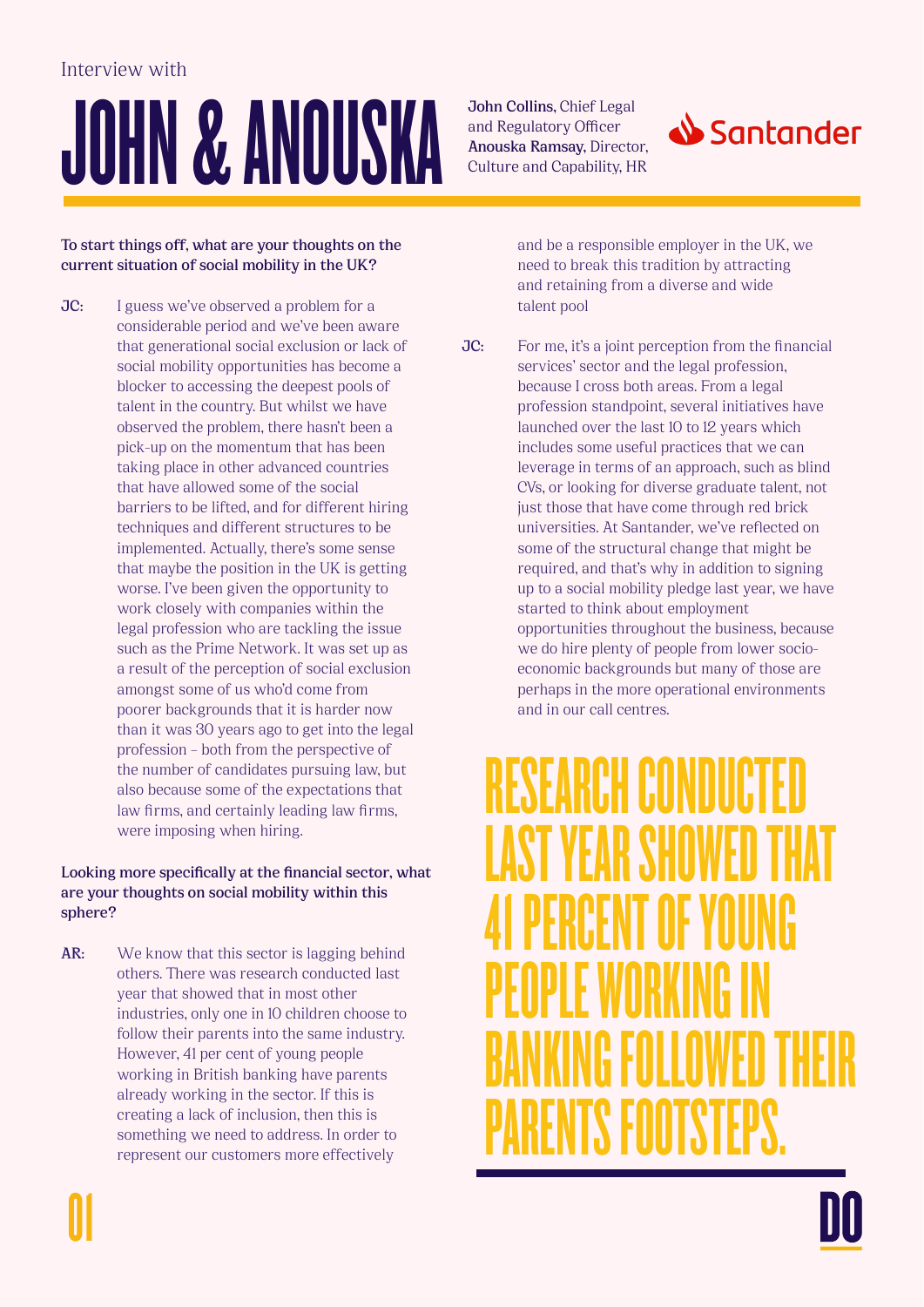**At Santander, how important is it for you to support social mobility in the organisation and why so?** 

- **AR:** For our organisation to be successful, everyday inclusion is key. By attracting, retaining and rewarding the most talented people, regardless of their start in life, will help us create a thriving workplace and one where colleagues are able to bring their whole selves to work. It is important that we have in place the right outreach and programmes that attract a wide range of future employees from across the UK.
- **JC:** It's increasingly a positive focus within the organisation. Social mobility is a spinal means by which we access all strands of diversity, because you tend to fnd that people from lower socio-economic backgrounds do represent a broad range of diverse talent.

## **/ERYDAY INCLUS** NOTEAL FOR USE **DF THE SUCCESS OF O** ORGANISATION.

**Looking at the barriers to breaking into a career in banking, what do you see them to be, how do you see them being overcome and what role do employers play in this?** 

AR: We know that the traditional routes into banking have been the graduate schemes and that hiring managers looked for graduates from Russell Group Universities. In addition, the increase in the university fees a number of years ago has created a huge barrier for those from a lower socio-economic background. With the resurgence of apprenticeships, and more importantly moving these from the blue- collar industries into professional services, has opened up opportunities to recruit emerging talent in a different way. As an organisation we've

focused our attention to offering degree apprenticeships which give people access to a career in banking – learning whilst earning – and this has opened up an entry route for more diverse individuals to join us.

**JC:** We're also very focused on the early in career piece, because by going into schools through the delivery of our WorkWise programme, in those 'frst steps' type moments, we can encourage confdence and belief amongst the students, by showcasing role models and anecdotes that bring to life what it is like to work in a large organisation. So, when we send our enthusiastic colleagues as volunteers – visits which they have done by the thousands - they're bringing it to life for young people. It's a 'yes you can' attitude. During these sessions at the schools, there are several things we run through such as how to build a CV; how to conduct yourself in interviews – and that's related to some of the things that some of our other colleagues, like Iain Gallagher, in our Emerging Talent team, have been doing. It even goes as far to looking at how we can get kids from really socially deprived backgrounds to a position where they might be able to get the right clothes on their back for an interview through signposting to a local charity.

#### **What initiatives (internal and recruitment focused) that you have touched on, have been stood out for you in helping to accelerate social mobility?**

AR: For me it has to be our apprenticeships which I've touched on already. I am so proud of my team who lead emerging talent – they have been instrumental in shaping our offering to support social mobility. One of the key drivers is that we do not run any of our apprenticeship schemes in our London offices, focusing instead on hosting apprentices in our Leicester, Milton Keynes and Bradford offices. Of the apprentices that we've hired, we've had 14% disclose that they had free school meals, which is above the national average, signs that through data we are starting to understand the impact that our decisions might be having.

> And as John has mentioned, we are not only focused on bringing people in. 25% of our apprenticeships are designed to support the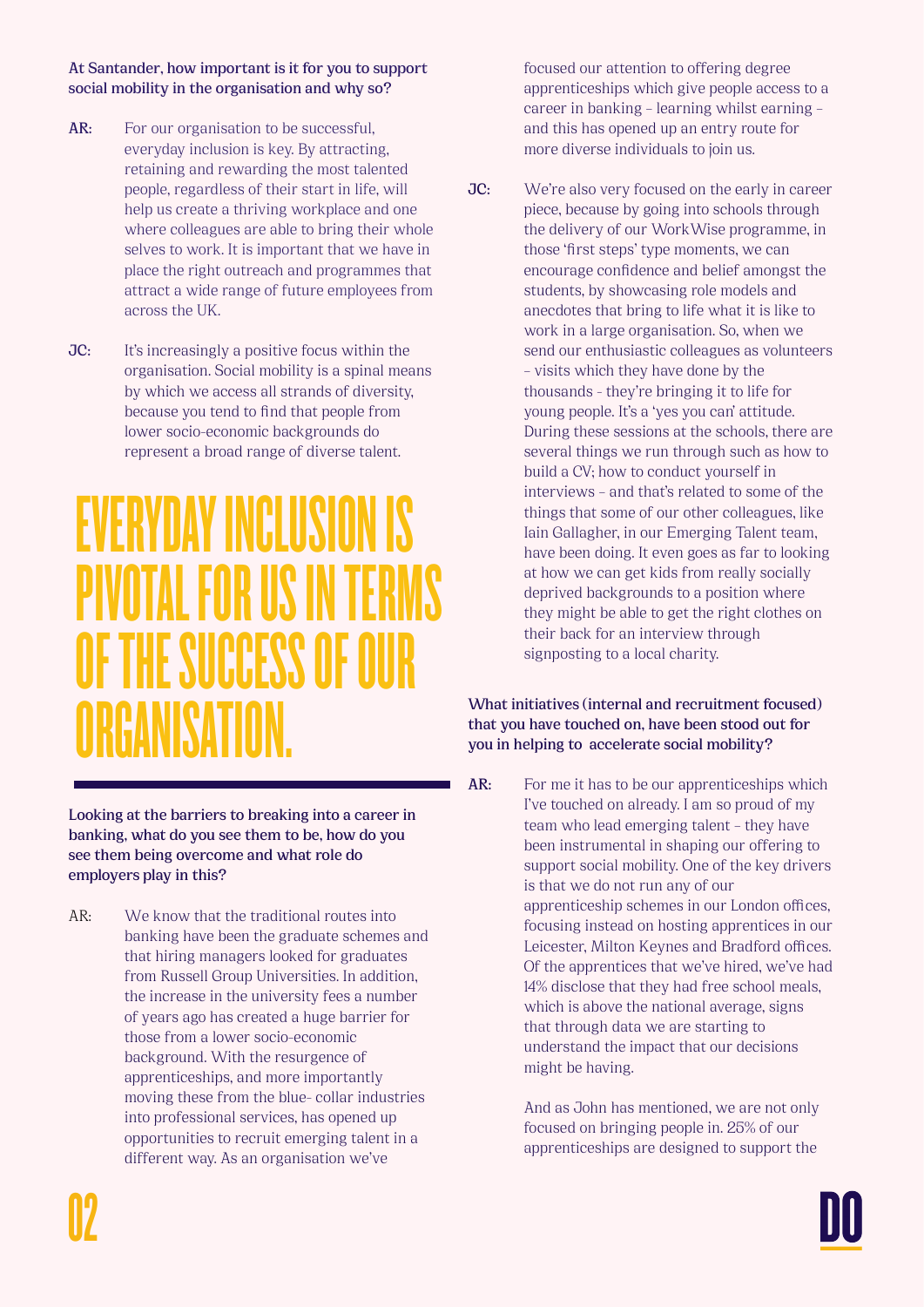professional development of our existing colleagues, who have been with us for a few years in our branch network or in contact centres who want to progress their career. We're also now opening up opportunities for them to do degree apprenticeships with us.

#### **You touched on data - data is critical in understanding socio-economic make-up of your organisation – what challenges are there in this?**

**JC:** Clearly, there are certain characteristics that are easy to record, and then there are other characteristics that are quite hard and not historically collected when people are recruited. I think the challenge from completing the Social Mobility Employer Index, in the same way it is for us as an employer to collect from colleagues, is what data to collect – it's not a one size fts all solution just by looking at schools and universities attended. As it becomes more normal to talk about social mobility antecedents, we probably will get much richer data but it's going to be a long time before we can embed that data driven view. That's why we're trying to initiate change through organisational culture as a frst step through our traineeships, apprenticeships, partnerships with our 85 partner universities and the launch of our social mobility network. They all have a central cultural focus on "Let everybody have a chance and recognise that diversity in an organisation, and a broad range of social backgrounds does improve the quality of the frm." So, by driving that cultural change, we will change the data points even if they're not easy to measure.

> Initiatives like our WorkWise programme with schools, traineeships and apprenticeships are supported by a network we launched 18 months ago, which is purely volunteer and they're doing a lot of great work in connecting with external partners. From nowhere, there's over 400 supporters getting stuck in and connecting different parts of the ecosystem.

 We've also had the conversations about 'where have we got offices that are near social mobility cold spots?' Whitehaven, for example, Newcastle on Teesside, and what could we do to create a connectivity that will improve the chances of kids out of poverty.

I**t's great to hear all the different approaches to drive forward social mobility but you're very right in that, data will defnitely follow but it's interesting to hear how different organisations are tackling this, as like you mentioned it is lacking and needs steps & cultural initiatives in place before we can have hard stats.** 

#### **Are there any further activities or initiatives do you have in place looking forward to keeping social mobility in the conversation?**

**AR:** Well, I think probably John's just alluded to a number of them. It's imperative that we continue to keep all inclusion measures, including social mobility, on the agenda. It's important that we advocate for change and work with peers as we have been doing to help change the industry's approach to social mobility. We continuously evaluate the measures and activity we are doing to support social mobility and spread that activity out through our Social Mobility employee-led network using this wonderful band of 400 supporters. Also by continuing with the apprenticeship piece, continuing with our partnerships with the universities where we can support people to get paid work experience as interns with SME businesses, which will give them a step onto the ladder.

### PEOPLE FROM LOWER SOCIO-ECONOMIC BACKGROUNDS DO REPRESENT A BROAD **ALE DIVER**

**How do you internally communicate the benefts of social mobility to your employers and the importance of the initiatives in place?**